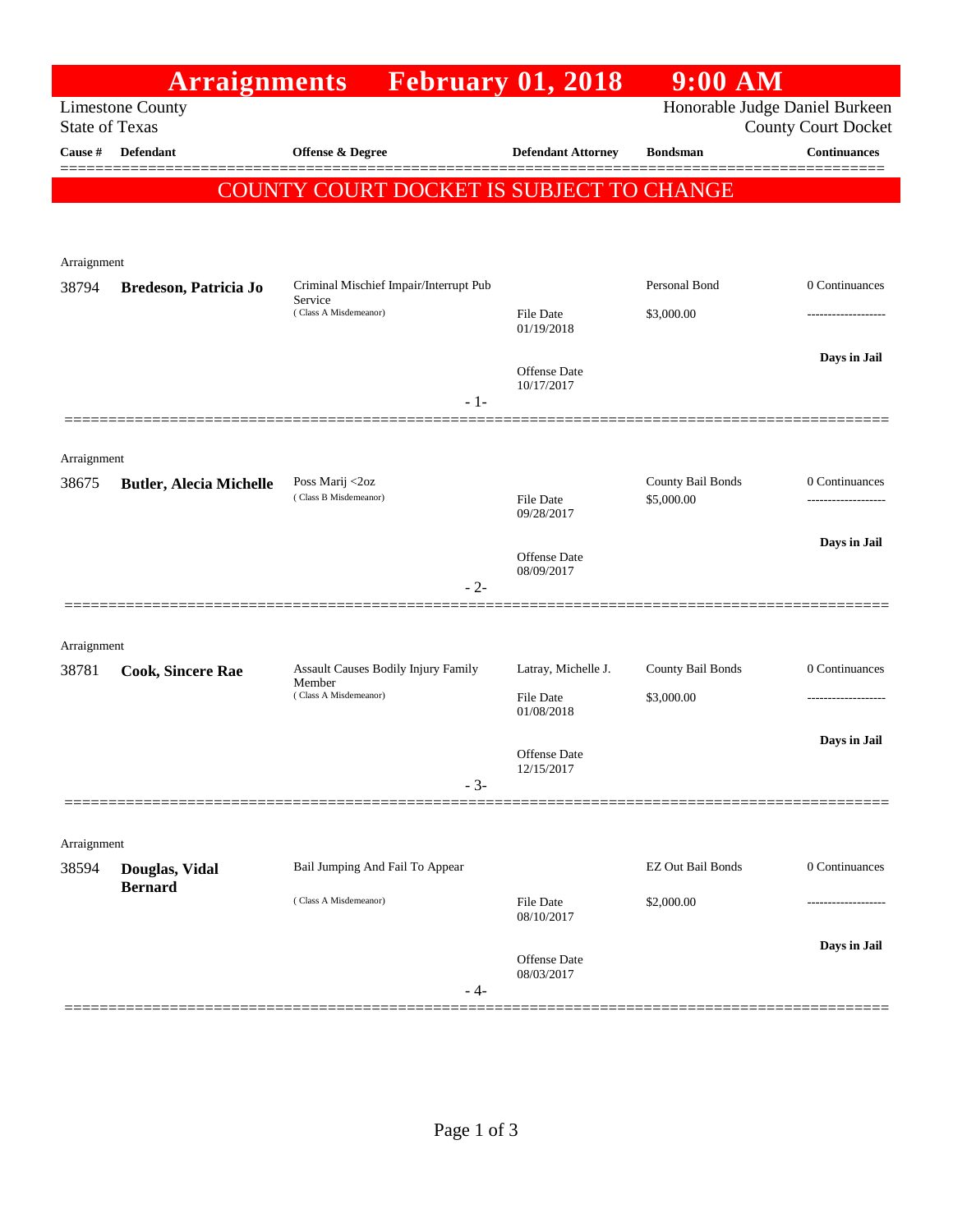|                                                                                                                  | <b>Arraignments</b>                |                                                                             | <b>February 01, 2018</b>          | $9:00$ AM                       |                     |
|------------------------------------------------------------------------------------------------------------------|------------------------------------|-----------------------------------------------------------------------------|-----------------------------------|---------------------------------|---------------------|
| Honorable Judge Daniel Burkeen<br><b>Limestone County</b><br><b>State of Texas</b><br><b>County Court Docket</b> |                                    |                                                                             |                                   |                                 |                     |
| Cause #                                                                                                          | Defendant                          | <b>Offense &amp; Degree</b>                                                 | <b>Defendant Attorney</b>         | <b>Bondsman</b>                 | <b>Continuances</b> |
|                                                                                                                  |                                    | COUNTY COURT DOCKET IS SUBJECT TO CHANGE                                    |                                   |                                 |                     |
|                                                                                                                  |                                    |                                                                             |                                   |                                 |                     |
| Arraignment                                                                                                      |                                    |                                                                             |                                   |                                 |                     |
| 38780                                                                                                            | <b>Gilpin, Brittney</b><br>Angelle | <b>Assault Causes Bodily Injury Family</b><br>Member                        | Moore, David E.                   | County Bail Bonds               | 0 Continuances      |
|                                                                                                                  |                                    | (Class A Misdemeanor)<br>$-5-$                                              | File Date<br>01/08/2018           | \$3,000.00                      |                     |
|                                                                                                                  |                                    |                                                                             | Offense Date                      |                                 | Days in Jail        |
|                                                                                                                  |                                    |                                                                             | 12/15/2017                        |                                 |                     |
|                                                                                                                  |                                    |                                                                             |                                   |                                 |                     |
| Arraignment                                                                                                      |                                    |                                                                             |                                   |                                 |                     |
| 38790                                                                                                            | <b>Lang, James Barry</b>           | Poss Marij <2oz<br>(Class B Misdemeanor)                                    | <b>File Date</b><br>01/19/2018    | County Bail Bonds<br>\$2,000.00 | 0 Continuances      |
|                                                                                                                  |                                    |                                                                             |                                   |                                 | Days in Jail        |
|                                                                                                                  |                                    | $-6-$                                                                       | <b>Offense Date</b><br>11/04/2017 |                                 |                     |
|                                                                                                                  |                                    |                                                                             |                                   |                                 |                     |
| Arraignment                                                                                                      |                                    |                                                                             |                                   |                                 |                     |
| 38776                                                                                                            | Maes, Terry John, II               | Fail To Id Fugitive From Justice Refuse<br>To Give<br>(Class B Misdemeanor) | Reed, Justin                      | Reed, Justin                    | 0 Continuances      |
|                                                                                                                  |                                    |                                                                             | <b>File Date</b><br>01/03/2018    | \$2,000.00                      |                     |
|                                                                                                                  |                                    |                                                                             | Offense Date                      |                                 | Days in Jail        |
|                                                                                                                  |                                    | $-7-$                                                                       | 11/01/2017                        |                                 |                     |
|                                                                                                                  |                                    |                                                                             |                                   |                                 |                     |
| Arraignment<br>38777                                                                                             | Maes, Terry John, II               | Driving W/Lic Inv W/Prev                                                    | Reed, Justin                      | Reed, Justin                    | 0 Continuances      |
|                                                                                                                  |                                    | Conv/Susp/W/O Fin Res<br>(Class B Misdemeanor)                              | File Date<br>01/03/2018           | \$2,000.00                      | .                   |
|                                                                                                                  |                                    |                                                                             |                                   |                                 | Days in Jail        |
|                                                                                                                  |                                    |                                                                             | Offense Date<br>11/01/2017        |                                 |                     |
|                                                                                                                  |                                    | $-8-$                                                                       |                                   |                                 |                     |